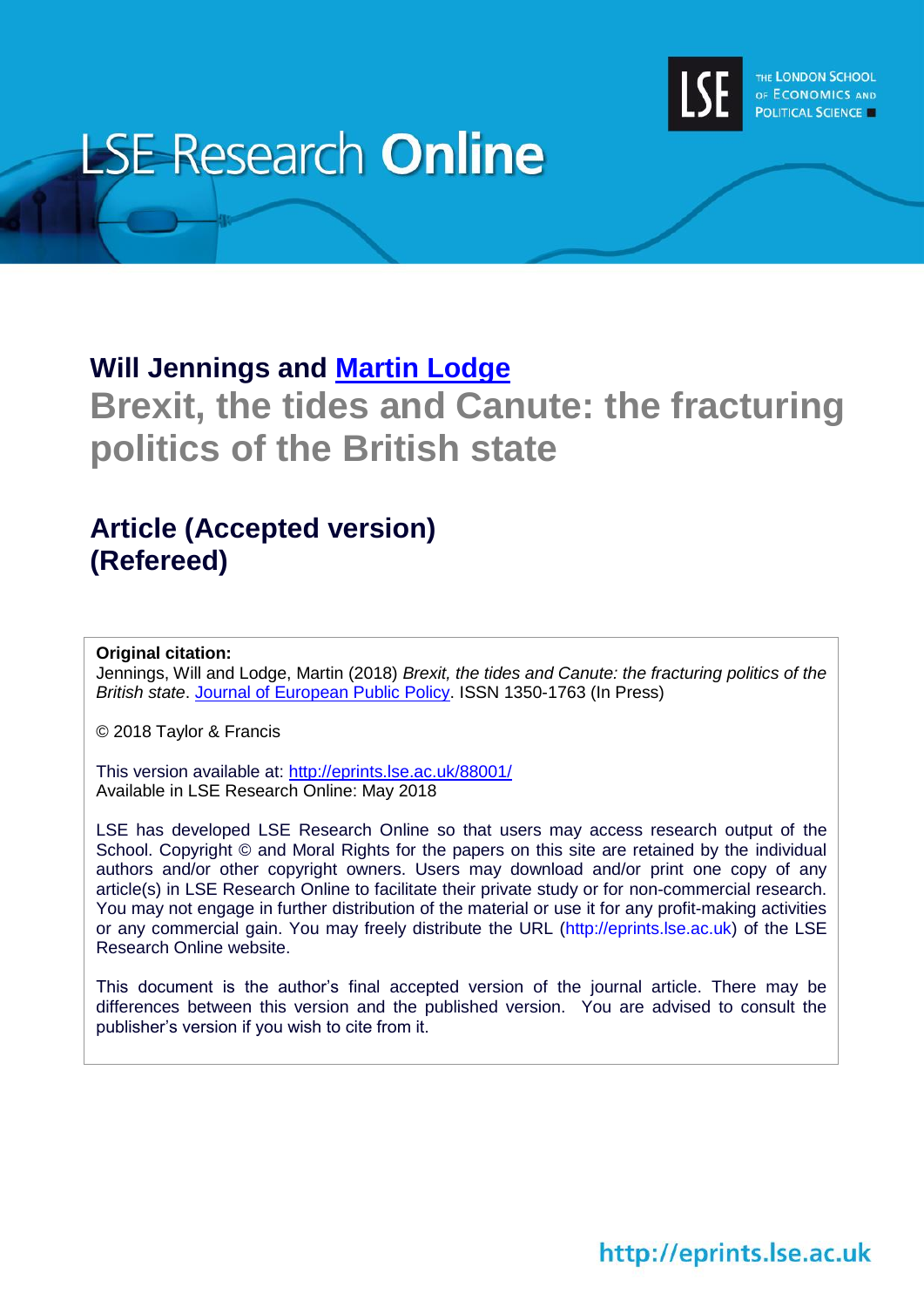#### **Brexit, the Tides and Canute: The fracturing politics of the British State**

Will Jennings, University of Southampton

Martin Lodge, London School of Economics and Political Science

Forthcoming in the *Journal of European Public Policy*

Key words: Brexit, the regulatory state, British politics, King Canute, the European Union

*Acknowledgements: The authors would like to acknowledge their deep intellectual debt to the late Michael Moran. Mick never actually saw this particular article, but his work and support over the years have left a lasting impression on us both and we owe him an enormous debt of gratitude.*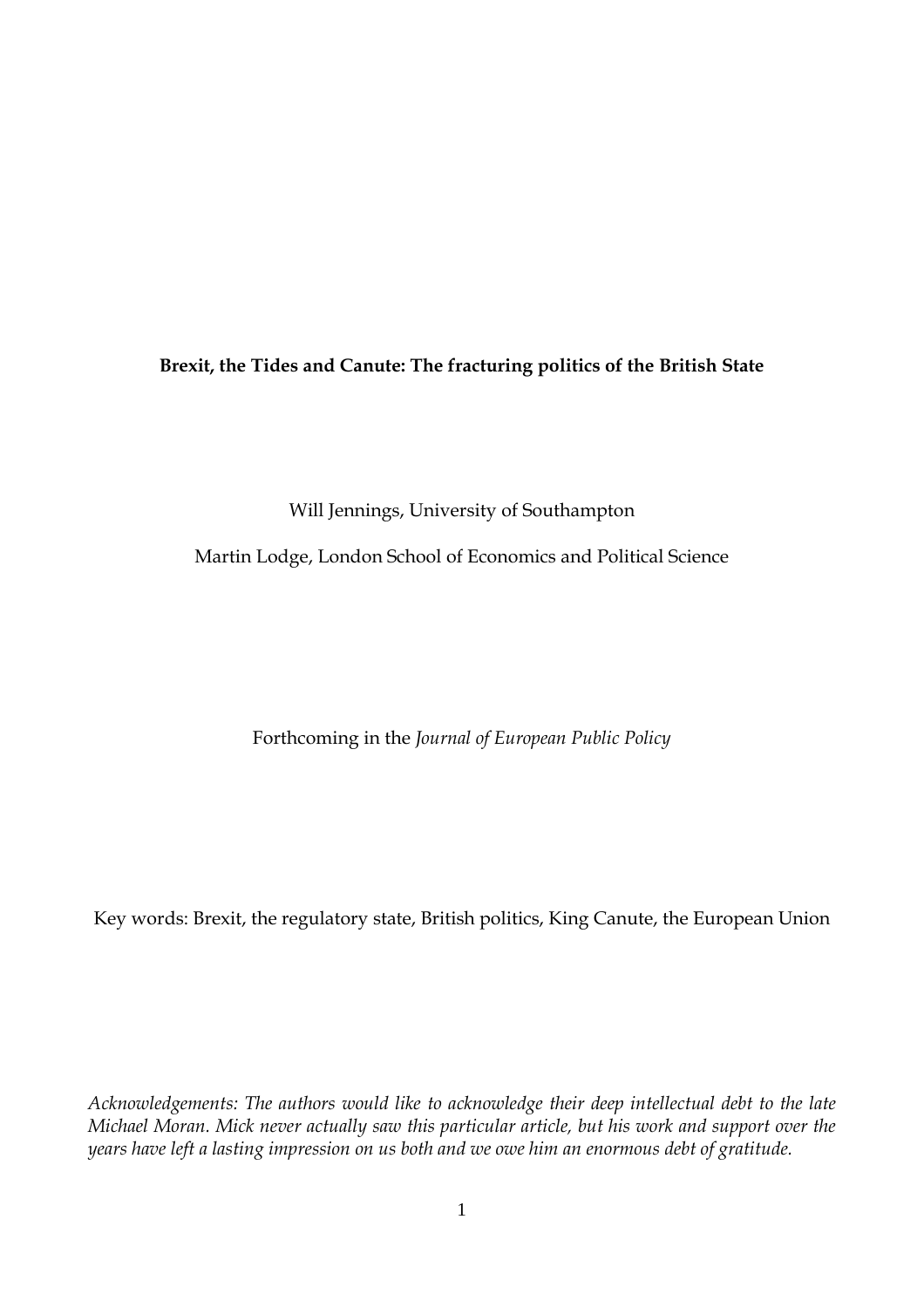#### **Abstract**

The result and aftermath of the referendum on the UK's membership of the European Union has generated considerable attention, not just among observers of British politics. Even if some of wider context that shaped the referendum is far from unique to the UK, the road to Brexit is a product of distinct pathologies of the British state and politics that will introduce its own distinctive ways of doing policy and politics: With a state already under strain, a politics that is increasingly divided, and its people(s) discontented, the challenges confronting Britain's ways of governing are substantial. This essay considers three analytical lenses, or 'mega-trends', through which to view the decision of the Cameron government to call the referendum: (1) the electoral politics perspective that focuses on the populist-nationalist turn and fragmentation of the British party system, (2) the dominant policy paradigm perspective that points to a silent crisis of the neoliberal policy consensus that had governed Britain since the 1970s, and (3) the referendum as a side-effect of both depoliticisation and the politics of the regulatory state. Based on these perspectives, we reflect on the potential implications of Brexit for the future of the British state and liberal democracy.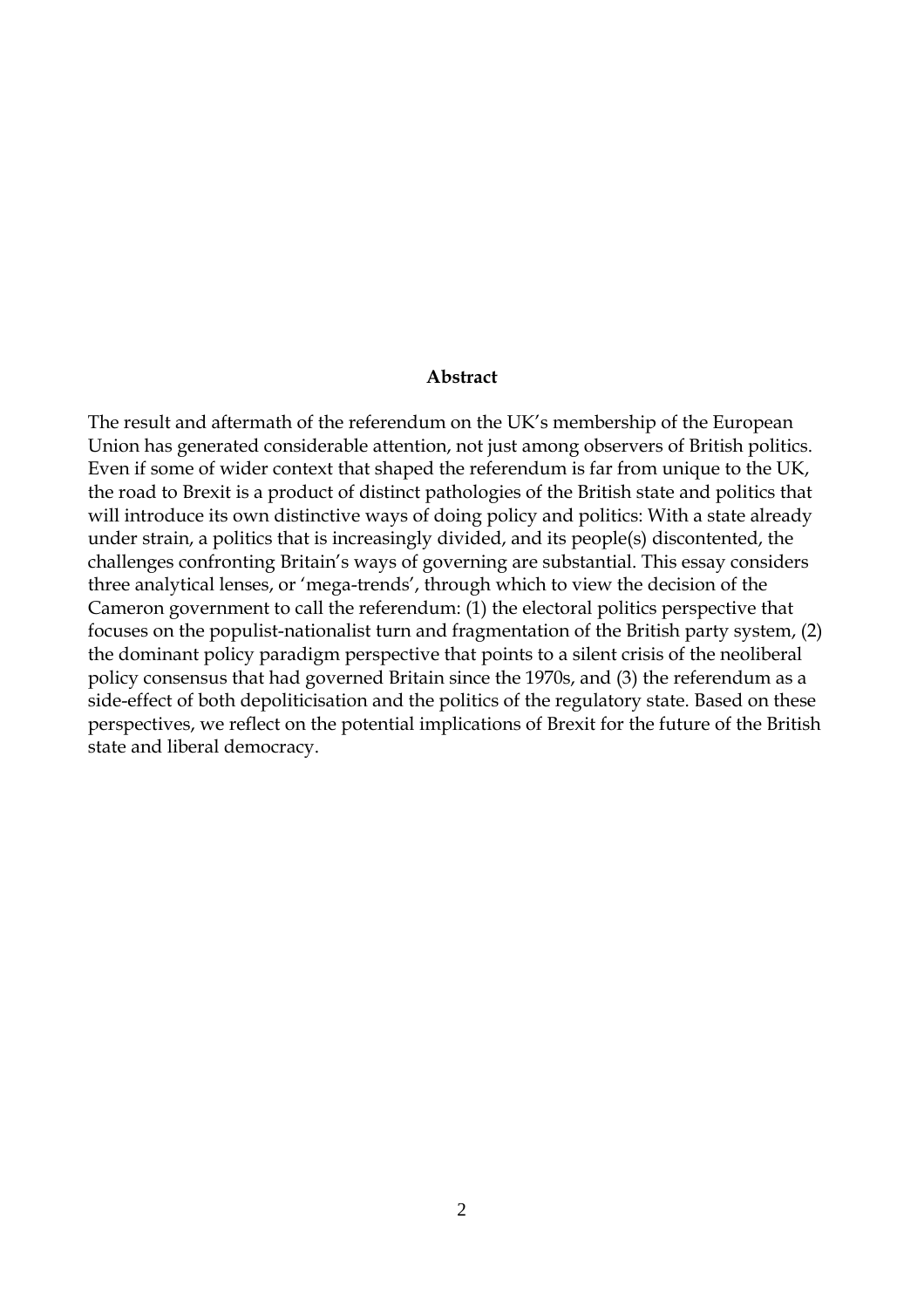Brexit – the withdrawal of the United Kingdom (UK) from membership of the European Union (EU) following the result of the referendum of 23rd June 2016 in which 52 percent of voters responded 'leave' to the question 'Should the United Kingdom remain a member of the European Union or leave the European Union?' – represents a critical juncture for the study and practice of politics. How did a country that a few years earlier appeared to be confident on the world stage and broadly at peace with itself, choose to engage in a divisive referendum and subsequently a snap election campaign, leaving it polarised in terms of public opinion, destabilised in terms of its territorial politics, with a return to twoparty politics in England under two far from centrist political leaders, and an electoral map that makes it unlikely that any party will command a large majority in parliament in the near future?

By the time of the general election of June 2017, there was cause to ask whether Britain had turned into a new version of the 'sick man' that had been widely portrayed in the 1970s (King 1975). In contrast to the relative economic decline of the 1970s, however, the mid-to late 2010s 'sick man' could be linked to territorial discontent (with recurrent calls for a second referendum on Scottish independence and continued suspension of the powersharing agreement in Northern Ireland), a Labour Party divided between its leader and membership on one side and parliamentary party on the other, a Conservative Party that was deeply divided between its conservative and libertarian wings as well as its economic nationalist faction, and an austerity-depleted public service that was unsure about what a Brexit settlement might look like.

In this essay, we draw on the well-known story of the English monarch King Canute (for some, Cnut). According to legend, Canute's inability to hold back the tide exposed the limits of his powers to watching courtiers (see Hay 2009 who summarises three variants of the legend and considers whether these share the moral of the 'triumph of structure over agency'). The modern day equivalent would therefore be to question whether today's Canutes can make Brexit a success by holding the 'waves' of interdependency at bay and thereby craft a bright new future for the British state and its people built on national sovereignty (such as Boris Johnson's imagining of the 'sunlit land beyond' during the referendum campaign<sup>1</sup>). Others might see such an attempt as futile as any attempt to hold back the global tide of interdependent economies and governance – where Brexit is the product of the short-term political decisions of an exhausted political elite and a fractured party system.

This essay focuses on the context in which a referendum on EU membership became an attractive – or politically necessary – proposition for Canute's contemporary equivalents. It is less interested in whether (and how) modern days Canutes will be able to hold back the tides of interdependence after Brexit. While there are a growing number of authoritative accounts of the events that led to Brexit itself (e.g. Evans and Menon 2017), and the behaviour of voters (e.g. Hobolt 2016; Lee et al. 2018), our focus is on the underlying forces that made the calling of a referendum on EU membership an attractive proposition for the Cameron government (as latter day Canutes). Specifically, we discuss

 $\overline{a}$ 

<sup>1</sup> Andrew Marr Show, BBC1, 6th March, 2016. Transcript accessed at: <http://news.bbc.co.uk/1/shared/bsp/hi/pdfs/06031603.pdf>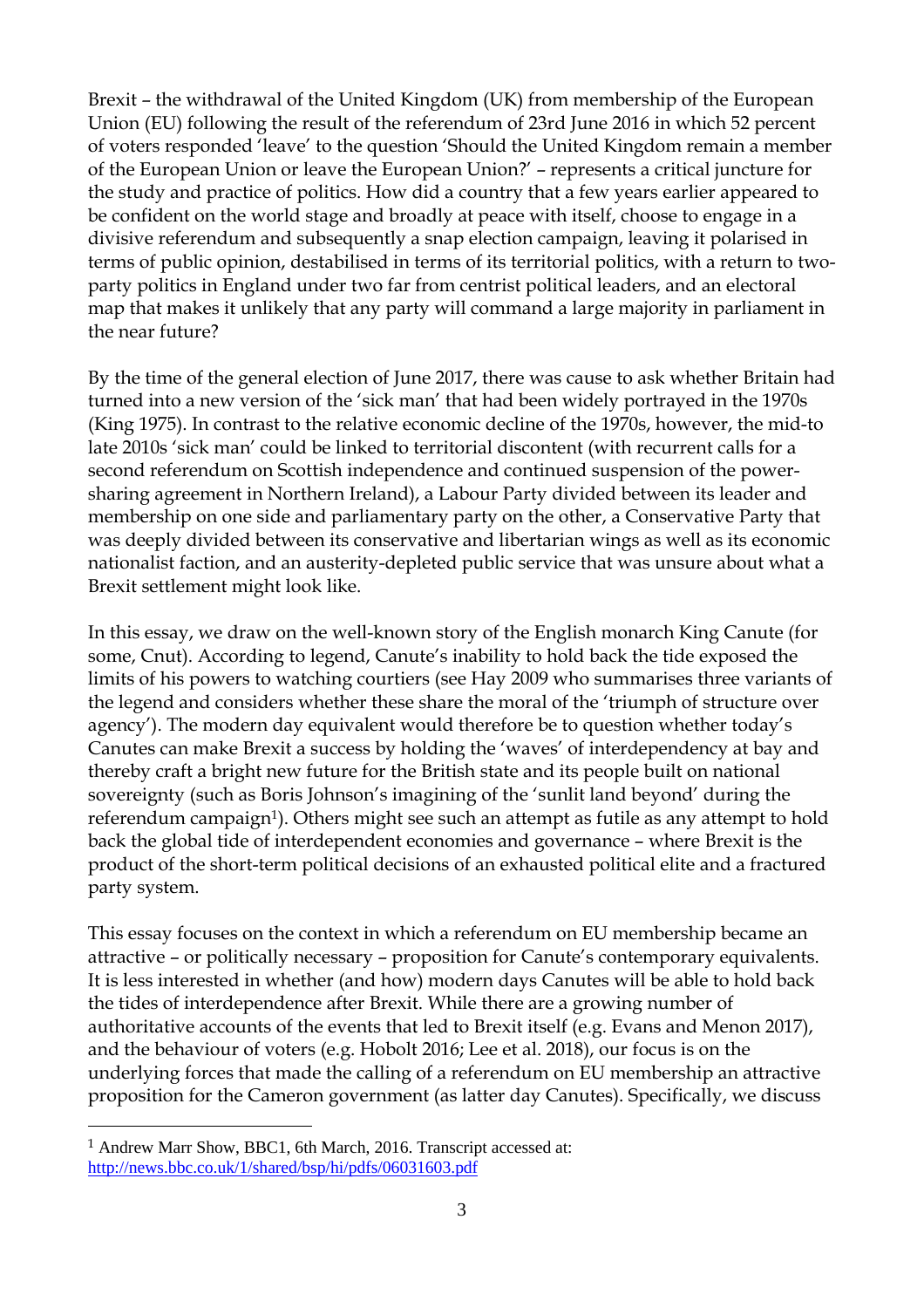three 'mega-trends' that contributed to the decision to call a Brexit referendum and the subsequent result and seek to extrapolate their potential implications for post-Brexit politics. In the analysis that follows, we first discuss three perspectives regarding the origins of the referendum before, more speculatively, extrapolating from these the kind of futures that might emerge from Brexit.

#### **Three mega-trends to the EU referendum**

As noted, this essay is interested in the systemic conditions that shaped the context leading to the referendum on Britain's membership of the EU (marking the critical juncture at the end of an era that had begun with the UK's initial decision to apply for EEC membership in 1961). We consider why the Cameron government – our modern day Canutes – came to offer a referendum to the British people in June 2016. We explore three distinct, but overlapping, 'mega-trends': (1) the electoral politics perspective that identifies populist-nationalist trends and the fragmentation of the British party system that contributed to pressures to call the referendum, (2) the policy paradigm perspective that points to growing disaffection with the dominant neoliberal policy consensus, and (3) the use of the referendum as a political tool to deflect from the regulatory state's side effects of hyper-politicisation and the unmanageability of internal party divisions (Moran 2001).

Concentrating on these mega-trends might appear unnecessarily complicated. After all, popular accounts of Brexit highlight how the referendum was called due to the increasing internal ungovernability of the Conservative Party (Oliver 2016; Shipman 2016). Some also suggest that the pledge to hold a referendum was a blunder resulting from the mistaken expectation ahead of the 2015 general election – influenced by an industry-wide polling failure (Sturgis et al. 2016) – that another coalition government was likely and would thereby void any party manifesto commitments made by David Cameron's Conservative Party. However, such accounts need to recognise the underlying conditions that contributed to such internal party dynamics and shape the choices of policymakers. As Jessop (2017) notes, Brexit was both a singular event and a symptom of an ongoing crisis of the British state and society.

We therefore need to understand why the 21<sup>st</sup> Century equivalents of the courtiers in the court of King Canute pushed for a referendum and did so successfully. These mega-trends therefore cannot explain why individuals chose to vote for (or against) Brexit on 23<sup>rd</sup> June 2016. However, these mega-trends illustrate *what* shaped the context of the decision to hold the Brexit referendum *and* how they might be expected to have consequences in the future. Table 1 summarises the arguments that we develop in the remainder of this paper.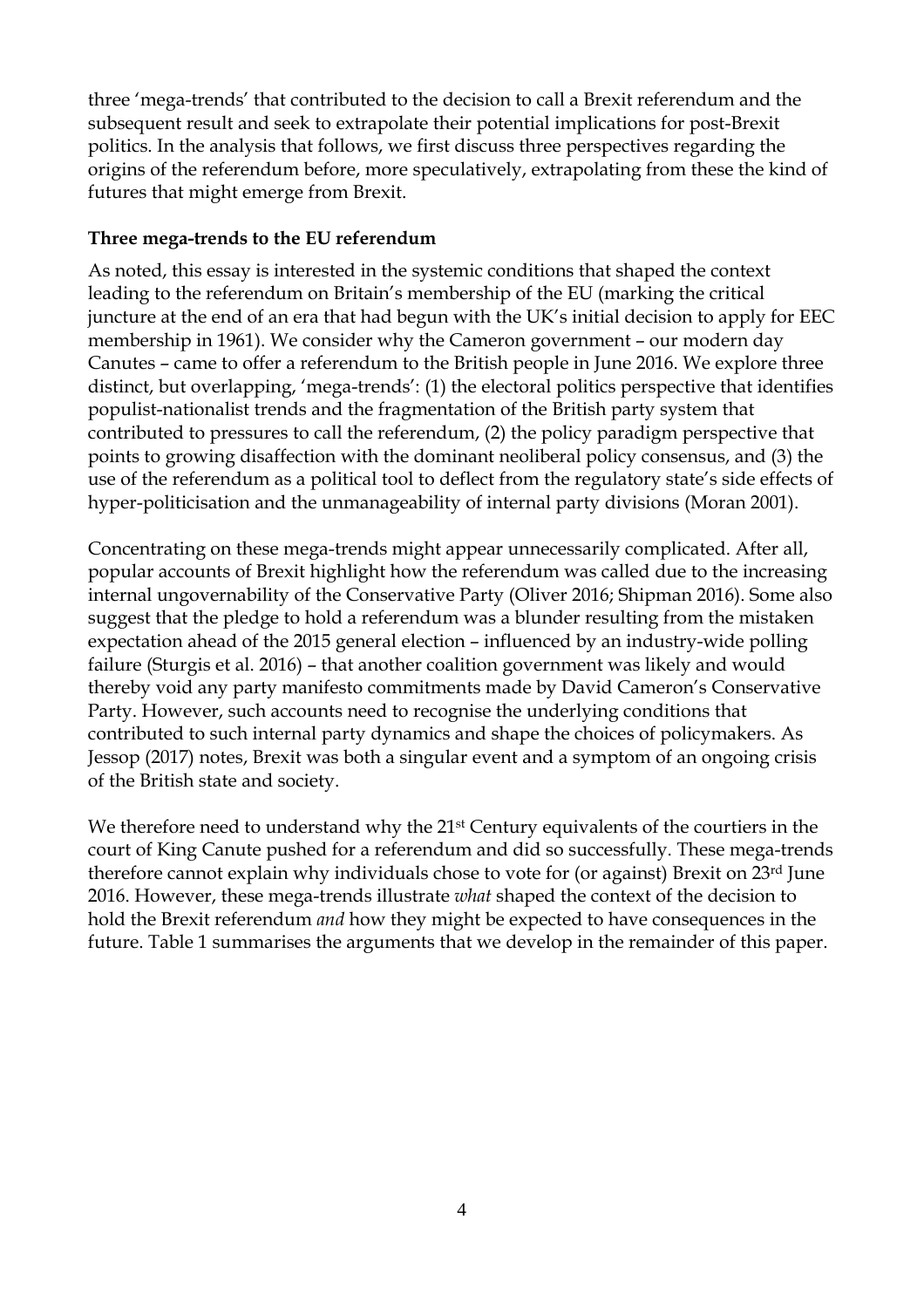#### **Table 1.** Three perspectives on Brexit

| <b>Perspective</b>                                                                            | <b>Why did Brexit referendum</b><br>happen?                                                                                                                                   | <b>What next?</b>                                                                                                                                                             |
|-----------------------------------------------------------------------------------------------|-------------------------------------------------------------------------------------------------------------------------------------------------------------------------------|-------------------------------------------------------------------------------------------------------------------------------------------------------------------------------|
| Electoral politics and<br>fragmentation of the party<br>system<br>Level: voters (and parties) | Populism, fractured politics<br>and anti-politics (paving the<br>way for populist campaigning),<br>salience of immigration,<br>fueling internal party conflict                | Campaigning on notion of<br>betrayal leads to rampant<br>populism (e.g. 'will of the<br>people')                                                                              |
| Neoliberal policy paradigm<br>Level: policy (and institutions)                                | Silent crisis of the neoliberal<br>policy paradigm of the global<br>capitalist state weakens<br>'restraint' on challenging<br>fundamental economic<br>structures              | Either (i) emergence of a new<br>paradigm that will be more<br>responsive (improbable), or (ii)<br>extreme depoliticisation to<br>suppress any similar exercises<br>in future |
| The hyper-politicised<br>regulatory state<br>Level: the state                                 | Spectacle politics to overcome<br>failure of party politics to<br>resolve conflicts (and over-<br>confidence of elites in their<br>powers of persuasion over<br>mass publics) | Ongoing spectacles to maintain<br>illusion of governing in view<br>of helplessness due to<br>international interdependence<br>and transnational regulatory<br>cooperation     |

These three mega-trends operate at *different levels* – they focus on the level of voters (and parties), policy (and institutions), and the state – though these are inevitably interrelated. They also respond to a much broader question that has been at the heart of traditional political science – namely how the logics of politics and markets (or capitalism) can be combined or whether the contradictions between these two logics will inevitably lead to a system breakdown (Streeck 2006). They also link to contemporary debates about the relationship between domestic politics and transboundary policy challenges and administrative policy-making (e.g. Stone and Ladi 2015; Boin and Lodge 2016). The context of Brexit therefore offers an important test of the ways in which the logics of politics and markets interact, with different perspectives pointing to specific dynamics. We discuss each of these mega-trends in turn – highlighting their contrasts whilst acknowledging that elements overlap and that we need to paint with a broad brush rather than offer fine-grained accounts.

#### *Electoral politics and fragmentation of the party system*

What, then, led Prime Minister David Cameron – who opposed Britain leaving the EU – stage a politically risky and uncontrollable referendum? Drawing on the story of Canute, this symbolic act could be viewed as an attempt to resist the electoral tide and to squash internal party divisions once and for all. According to the perspective of electoral politics, the referendum can be understood as a consequence of the growing electoral force of the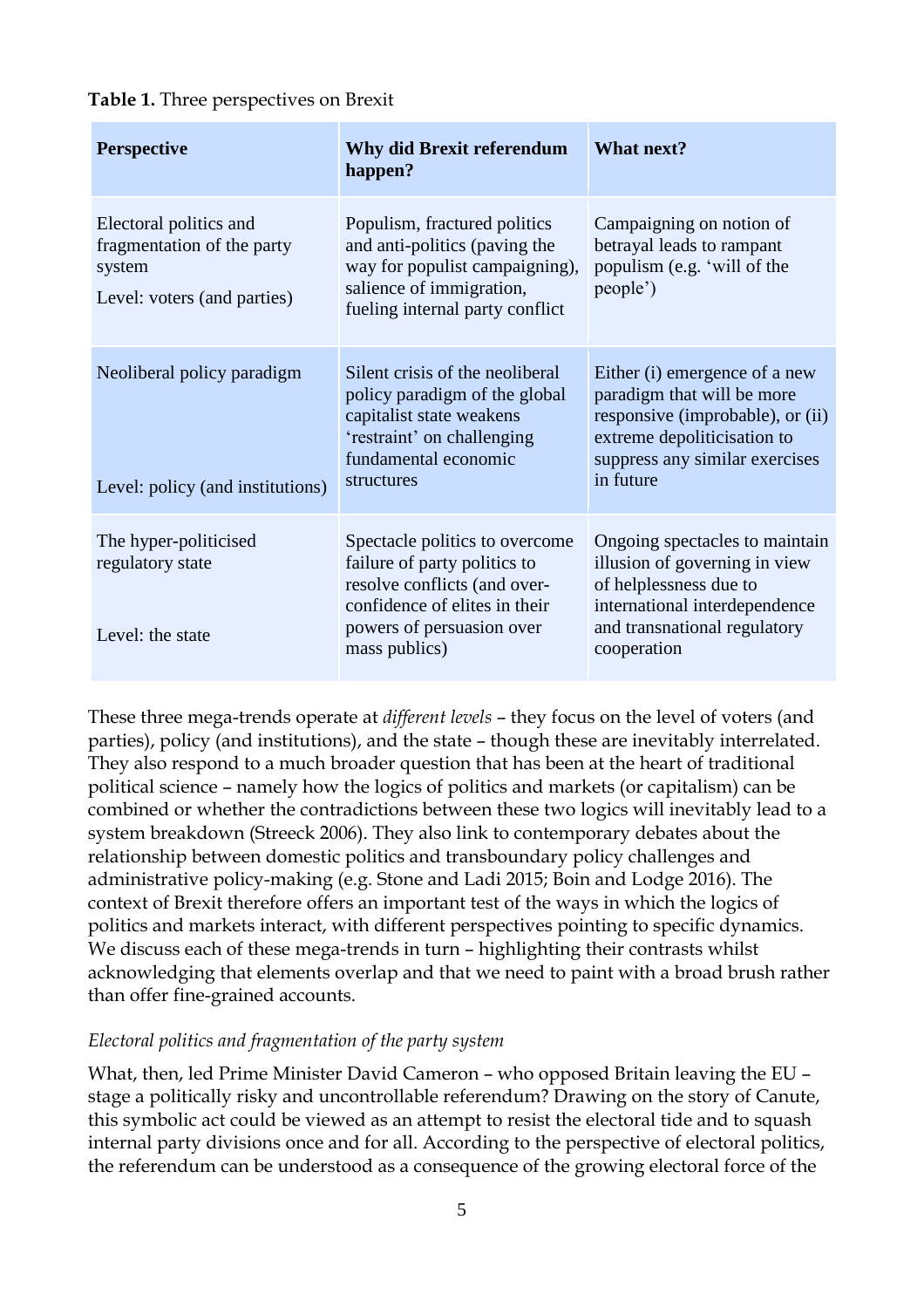UK Independence Party (UKIP) (Ford and Goodwin 2014) – riding high in the polls and winning two high profile by-elections from the Conservatives in 2014 – attracting support as a result of rising public concern about immigration and its increasing association with Eurosceptic attitudes (see Mellon and Evans 2015). This electoral threat to the Conservative Party, which fed into the Conservative Party's continuing inability to resolve internal feuding over the EU since the 1990s, led to the promise of an 'in-out' referendum on membership of the EU in its manifesto at the 2015 general election, with the party's surprise majority defying the polls (Sturgis et al. 2016) and unexpectedly requiring Cameron to deliver on the pledge.<sup>2</sup>

In broader terms, the referendum has to be seen in the context of the passing of the age of party democracy (Mair 2013) and as an attempt to overcome the fracturing of British politics – as observed in the growing divide between those people living in areas closely connected to global growth and those not (Jennings and Stoker 2016) and in the fragmentation of the party system (Green and Prosser 2016). Following Peter Mair (2013), cartelised parties in advanced western democracies increasingly 'rule the void', disconnected from wider society. Mainstream parties were thus left vulnerable to populist challengers such as UKIP – where European integration, the archetypal elite project, became 'a hammer with which to beat the establishment' (Mair 2013, p. 114). Combined with this, the metropolitan elite consensus arguably led David Cameron to over-estimate the electoral base of support for Remain (Farrell and Newman 2017). The calling of the referendum thus was symptomatic of an over-confident approach of the ruling cartel based in London to the tide of electoral politics – creating an opportunity for the populist Leave campaign to appeal to voters who were disengaged and disenchanted with mainstream parties (see Hobolt 2016).

Public disaffection with (establishment) politics had been steadily on the rise for several decades (Jennings et al. 2017; Clarke et al. 2018), further fueled by events such as the parliamentary expenses scandal of 2009. Accordingly, the referendum can be seen as political responsiveness to populist critiques of representative politics, i.e. the exclusion of the working class from political representation (Evans and Tilley 2017). This undercut appeals to 'responsible' party government – whereby voters entrusted politicians to take decisions in the public interest – and instead pushed politicians to more populist styles of decision-making. The pledge to hold the referendum in the Conservative Party manifesto in 2015 was phrased in anti-political terms, declaring 'it is time for the British people – not politicians – to have their say' (Conservative Party 2015, p. 72).

Accordingly, the referendum on Brexit offered a platform for voters to voice their longsimmering discontent against the elite, or 'political class' (Allen and Cairney 2017; Allen 2018) – as already had occurred (albeit on a smaller scale) during the referendums on a regional assembly for the North East of England in 2004 and on electoral reform for UK parliamentary elections (the Alternative Vote) in 2011 – with proposals resoundingly

 $\overline{a}$ 

<sup>&</sup>lt;sup>2</sup> Note the important difference to the US where the rise of Trump has been, in part, explained by the collapse of the party elites' ability to control candidate nominations. Arguably, the Cameron 'A-lists' during the 2010 and 2015 elections were broadly successful attempts at central party management of candidate selection (with some exceptions, due to local constituency mobilisation, e.g. Rees-Mogg in North East Somerset).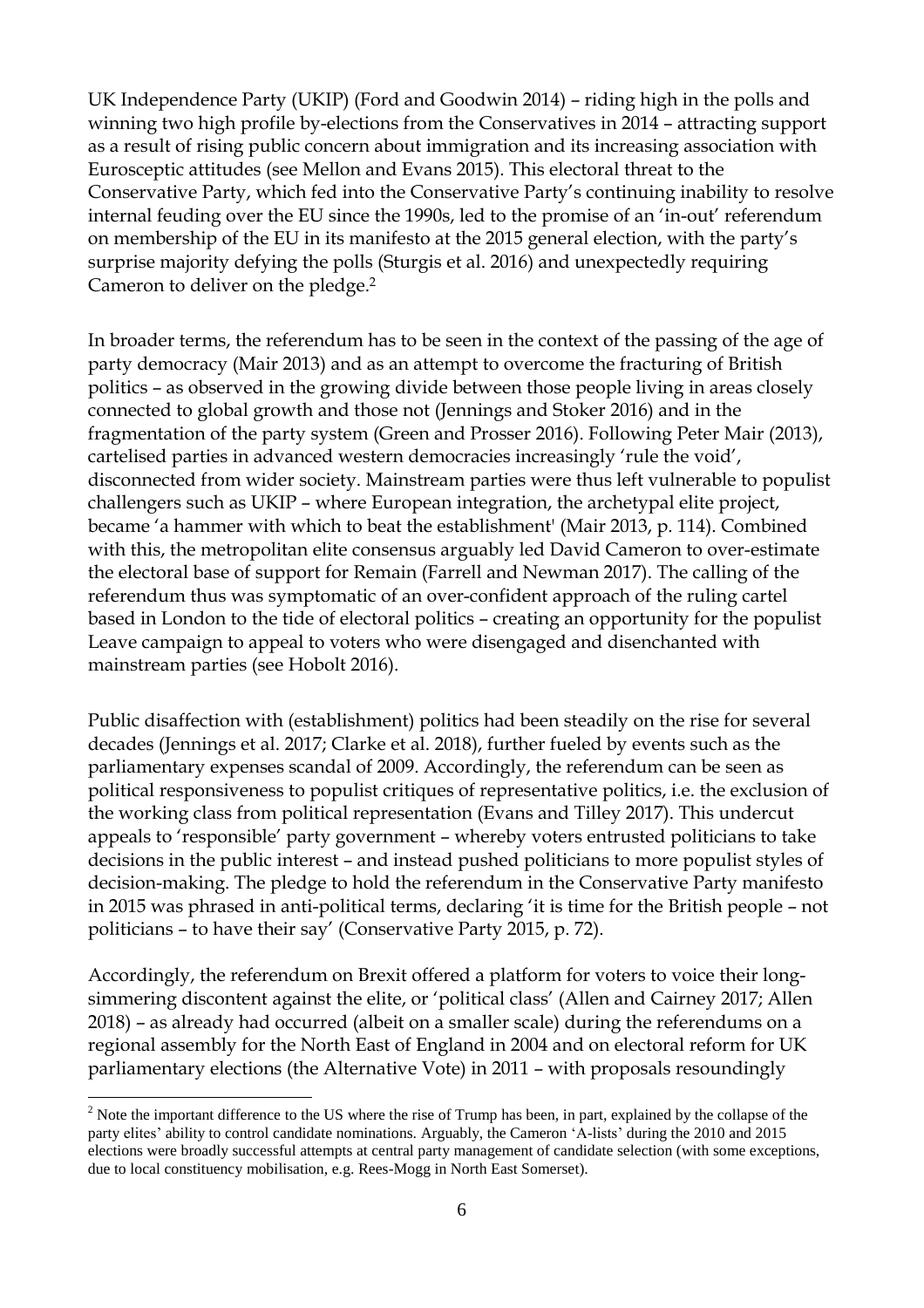rejected by voters and where Conservative and other Leave campaigners had already supported anti-political elite positions.

These longer-term trends were accentuated by the electoral politics of immigration which, in turn, played a significant factor in the events leading to the referendum being called and in the Brexit vote itself. Immigration had been on the rise since the late 1990s, and the upward trend accelerated substantially following enlargement of the EU in 2004. Public opinion about immigration responded thermostatically to policy, with increased support for more restriction (Ford et al. 2015). These dynamics were initially to the benefit of the Conservatives while in opposition (Evans and Chzhen 2013). However, later the inability of Cameron's government to deliver on its ambitious target of reducing net migration to 'tens of thousands' – created pressure for reform of the terms of Britain's relationship with the EU. The failure to secure such a deal ultimately led Cameron to call the referendum. Just as with Mair's argument, the elite policy consensus created space for a populist challenge (and thus accounts for the effectiveness of the Leave campaign slogan 'take back control'3). Returning to the tale of Canute, the referendum thus was an attempt to stem the tide of anti-politics – a tide that in part had been fueled by political elites. Facing rising disaffection Prime Minister David Cameron looked to a referendum to 'settle the matter' and move the agenda on.

The call for a referendum and the Brexit vote therefore encapsulated the rise of a specific British, Eurosceptic brand of populism, such as documented in Ford and Goodwin's (2014) *Revolt on the Right*, enabled by a growing link between immigration and Euroscepticism (Evans and Mellon 2015). As we will consider later, this situation was associated with the specific demand-led model of economic growth adopted by the Blair government in the late 1990s – which in part depended on population growth, increasing demand for migrant labour. It also, however, manifested a global trend of 'cultural backlash' (Inglehart and Norris 2016) across advanced democracies, specifically with older, less educated, working class, white men reacting against social and cultural change of recent decades.

In other words, the electoral politics perspective highlights the changing context for both voters and parties, to which our modern day Canutes sought to respond in calling the referendum. It highlights the growing responsiveness of established parties to populist agendas and messages, by suggesting that these issues – such as immigration – could be 'managed'. Once this professional, strategic style of politics became one of the lines of attack against established parties and once parties in general had begun campaigning on the basis of 'people, not politicians' having their say, there was a certain inevitability to the announcement of a referendum on the UK's continued membership of the EU.

#### *The crisis of the neoliberal policy paradigm*

 $\overline{a}$ 

The second mega-trend suggests that the calling of a referendum on Britain's membership of the EU was a product of the crisis of the dominant neoliberal policy paradigm of the late 20th century which itself was born of a crisis of the post-war consensus (Hall et al. 1978; Gamble 1988). That 'neo-liberal' policy paradigm had pursued a project of

<sup>&</sup>lt;sup>3</sup> The slogan 'take back control' raises the question whether this is the equivalent of Canute's courtiers demanding that he hold back the tide.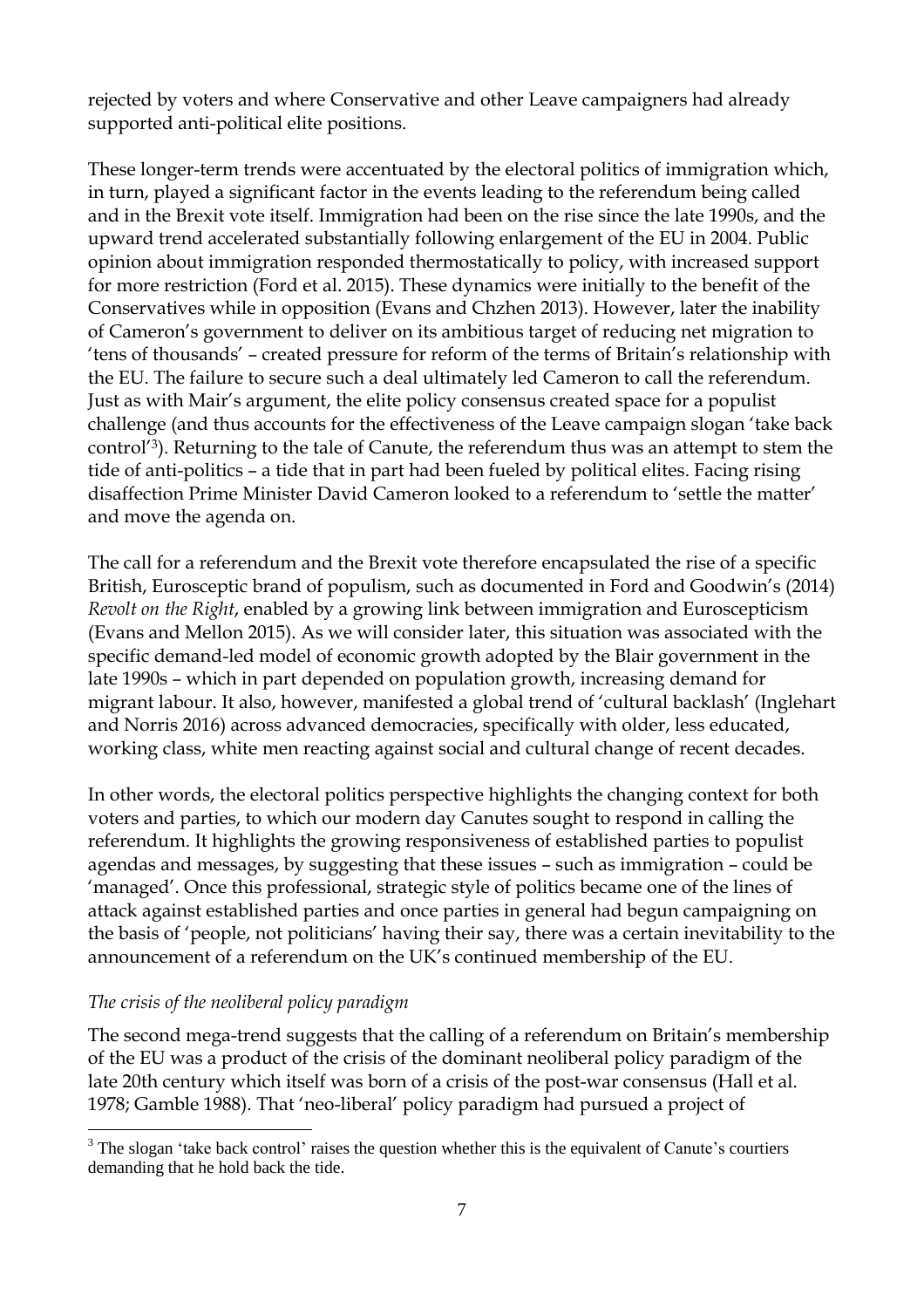depoliticisation and 'discipline', with the removal of policy tasks from elected bodies to non-majoritarian institutions (Roberts 2010), the outright transfer of public functions to the private sphere and a removal of contestation over economic and social policy issue by adopting a technocratic discourse of there being 'no alternative' (Hay 2007). This paradigm was accompanied by a shift from 'responsive' to 'responsible' party government (Mair 2013), where credibility and prudence were seen as electoral vote-winners and seemed to have displaced the politics of redistribution. This also included the transfer of considerable risk from the 'collective' to the individual. This mega-trend therefore also presents something of a puzzle: why did elites engage in a risky experiment in direct democracy – when their preferred mode of governing is to delegate and to remove issues from the political realm (Flinders 2008)? Was this a last gasp attempt to defy the turning of the (policy) tide?

The neoliberal paradigm was punctured by the events of the global financial crisis, undermining the commitment of a generation of policy-makers to the 'logic of the market'. At the global level, it has been argued that initial policy responses to the financial crisis reinforced rather than challenged the paradigm of global markets (see Hall 2013; Blyth 2013) and led to the austerity-related 'consolidation state' (Streeck 2017) in which states were accused of being primarily receptive to financial markets. To illustrate, the initial response of the UK government (as well as other national governments) to the crisis briefly suggested that the state was 'back', such as with its bank bailout packages and 'cash for bangers' (vehicle scrappage) scheme (designed to stimulate the car industry). At the same time, the bank bailout regime highlighted the structural weakness of the UK government versus the banking sector in comparison to, for example, the US (Culpepper and Reinke 2014). However, the pendulum quickly swung back towards the austerity paradigm under the coalition government, with attempts at shrinking the state through cutbacks to the civil service, privatisation of state-owned and nationalised assets, and reductions in public expenditure in those policy areas that were not ring-fenced.

The calling of a referendum on EU membership appears surprising not just in that it was contradictory to a preference for depoliticisation: EU membership was seen as essential to the existing economic policy paradigm. Under this interpretation, the referendum may be seen as a 'mistake', a gamble taken under the belief that dominant economic-financial interest would ensure the 'right' result (continued membership). Alternatively, it might be interpreted as a weakening of the once dominant paradigm in that it reflected a degree of responsiveness to interests fundamentally at odds with the ideology of the political elite. It was the crisis of the existing paradigm that made it vulnerable to challenges from both protectionist and 'free trade' populists. Indeed, it might even be argued that financial interests were integrated, in general, more in global than EU markets, and therefore insufficiently interested in actively engaging over continued EU membership by keeping a referendum off the agenda (see also Jensen and Snaith 2016).

The electoral 'mega-trend' we noted earlier exerted pressure on the modern day Canutes in part due to the context of an ongoing legitimacy crisis 'as successive neoliberal projects failed to deliver nationwide prosperity and, in addition, created conditions for fiscofinancial crisis' (Jessop 2017, p. 134). The result of the EU referendum thus marked a critical moment in which the politics of (financial) markets – and the warnings of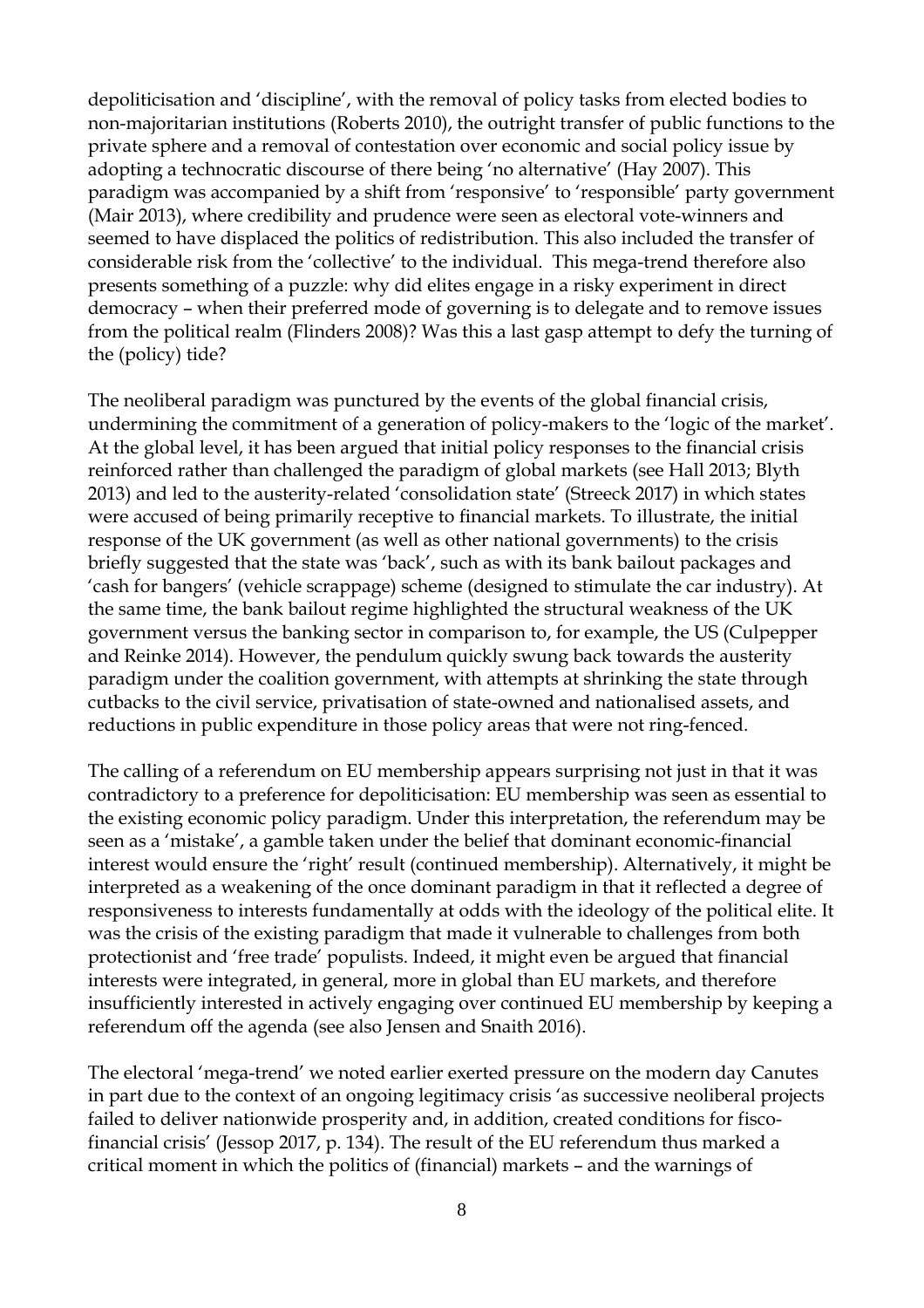economic experts and the policy elite, most notably in the Treasury and the Bank of England (labelled by their opponents as 'project fear') – were willfully ignored by voters discontented with the status quo – anemic economic growth, stagnant wages, unaffordable housing and falling home ownership, and crumbling public services. This accounts for the seeming resonance of the Leave campaign's infamous pledge of repatriating '£350 million' a week funding for the NHS, a message that cut through with many voters. It also reflected a rejection of claims that there was 'no alternative'. The morning after the referendum, the UKIP leader Nigel Farage presented it as a bloody nose to the status quo: 'We have fought against the multinationals. We have fought against the big merchant banks. We have fought against big politics'.<sup>4</sup>

Much like the crisis of the previous (welfare state) paradigm, this was a crisis of legitimacy of the state and a loss of confidence in its favoured policy instruments (Hall et al. 1978; Hall 1993). The Brexit vote thus was interpreted by elites, most notably the new Prime Minister, Theresa May, as representing a demand for a critical break from austerity and the wider neoliberal paradigm. This message also resonated during the general election of June 2017 – where Labour had campaigned on the slogan 'for the many, not the few', promising a rolling back of the paradigm through policies such as the scrapping of student fees and renationalization of railways.

At the level of policy paradigms, then, the referendum emerged out of an ongoing crisis of the neoliberal consensus that had dominated since the 1980s. The financial crisis and its aftermath created conditions under which dominant assumptions were increasingly questioned, especially in the context of growing salience of immigration (as noted above). At the same time, an EU referendum was seen as insufficiently important by those benefitting most from the existing neo-liberal paradigm to keep it off the agenda (leading today's Canutes to dare to dabble with referendum as a political device). In response, the Brexit vote was, at least in part, a protest of voters against the 'responsible' and 'no alternative' consensus offered by political elites. Disappointment with the (lack of) economic and social progress under the existing policy paradigm, especially concentrated in areas subject to long-term economic decline under successive Labour and Conservative governments – exacerbated by the fiscal squeeze brought on by the financial crisis – created conditions that were ripe for voters to defy the advice of the political establishment.<sup>5</sup> The referendum result thus reflected a challenge to an entrenched policy paradigm that has been increasingly under strain. By June 2016, even economists at the IMF were noting the failure of neoliberal policy to deliver (Ostry et al. 2016).

#### *The hyper-politicised regulatory state*

 $\overline{a}$ 

The two perspectives noted above highlighted conditions which facilitated the growing calls for a referendum on Britain's membership of the EU and for the subsequent result. However, they still raise the question as to why political elites resorted to the referendum as a tool of political strategy in the first place, thereby making themselves vulnerable to

<sup>4</sup> <https://www.theguardian.com/politics/2016/jun/24/nigel-farage-basks-in-the-triumph-of-his-new-dawn> (last accessed 8 September 2017).

<sup>&</sup>lt;sup>5</sup> The vote to leave the EU tended to be highest in those areas that had experienced relative economic decline in recent decades (Jennings et al. 2017).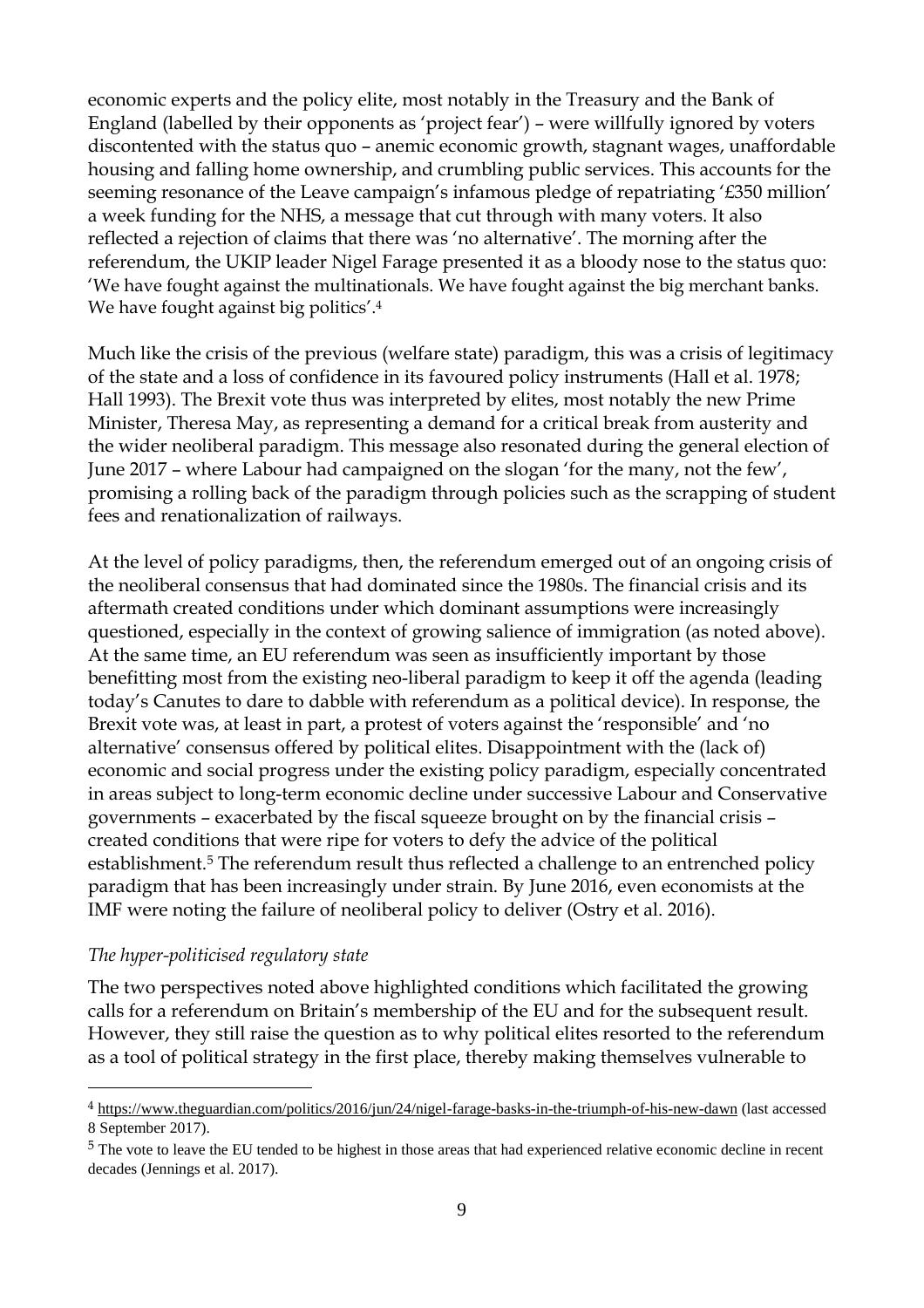protest votes with far-reaching consequences. After all, no politician could have failed to recognise the extent of public disillusionment with 'the political class', 'Westminster elite', and 'London bubble', which had been on the rise for decades (Allen 2018; Clarke et al. 2018).

Following Moran (2003), it might be argued that the referendum on Britain's membership of the EU represents another example of the 'age of fiasco' under the regulatory state – as a crisis of the governing order. According to Moran, the British regulatory state developed through a process of hyper-innovation in reaction to the policy crisis of the 1970s, and also due to exhaustion of the old 'club system' of governing. That club had ruled for centuries through informality, oligarchy and social elitism. The rise of the regulatory state in the period since promised the displacement of old elites and their informality and the creation of synoptic and disciplined control instruments.

In the place of 'club government' emerged a dynamic of a centralising, colonising and rule-based state that widened the scope of social and economic life subject to control – shifting government away from direct intervention (such as via public ownership) and the delivery of services, towards a regulatory mode of governing. This new regulatory state was also inextricably linked with expansion of the European regulatory state, in part driven by UK policy elites themselves in order to enhance internationalised markets. This new epoch of hyper-innovation, Moran argues, consequently reduced the scope for engagement in meaningful national politics and policy-making which proved particularly fateful given a political elite primed to rule through informality and immediate discretionary leverage. It also fed into a policy narrative that removed 'popular voice' in favour of executive-driven decision-making in seemingly arcane EU-related committees (that, ironically, the UK government machine was extremely good at influencing).

However, one of the unintended countervailing effects of the regulatory state was, according to Moran, growing hyper-politicisation, not just in fields of regulatory governance. As a result of this increasing lack of discretionary 'club government' at the national level, there was, he argued, an increasing turn to symbolic politics over governing, such as through the promotion of spectacles and mega-projects, such as the Millennium Dome and High Speed Rail II. Hyper-politicisation was further expressed in political grandstanding in opposition to regulatory arrangements. This context of the regulatory state in Britain also gave rise to a growing prevalence of policy catastrophes. This 'age of policy fiasco' is attributed by Moran (2001, p. 415) to an 'incomplete penetration of the regulatory state' – as residues of the old club system remained, encouraging series of 'government blunders' (King and Crewe 2013; Jennings et al. 2017). Resorting to symbolic politics in terms of blame-fingering the EU for domestic policy decisions and problems was therefore also part of the internal self-destructive tendencies of the British, but internationalised regulatory state. Ironically, one dynamic of the regulatory state, namely a radical elite project at replacing 'old elites' used the EU as proxy for its attempts at removing the 'old elite', even though EU membership in fact supported expansion of the regulatory state in Britain.

If one interprets Canute's attempts at holding back the tide as a spectacle (Hay 2009), then relying on the referendum device can be also seen as a symbolic politics response in the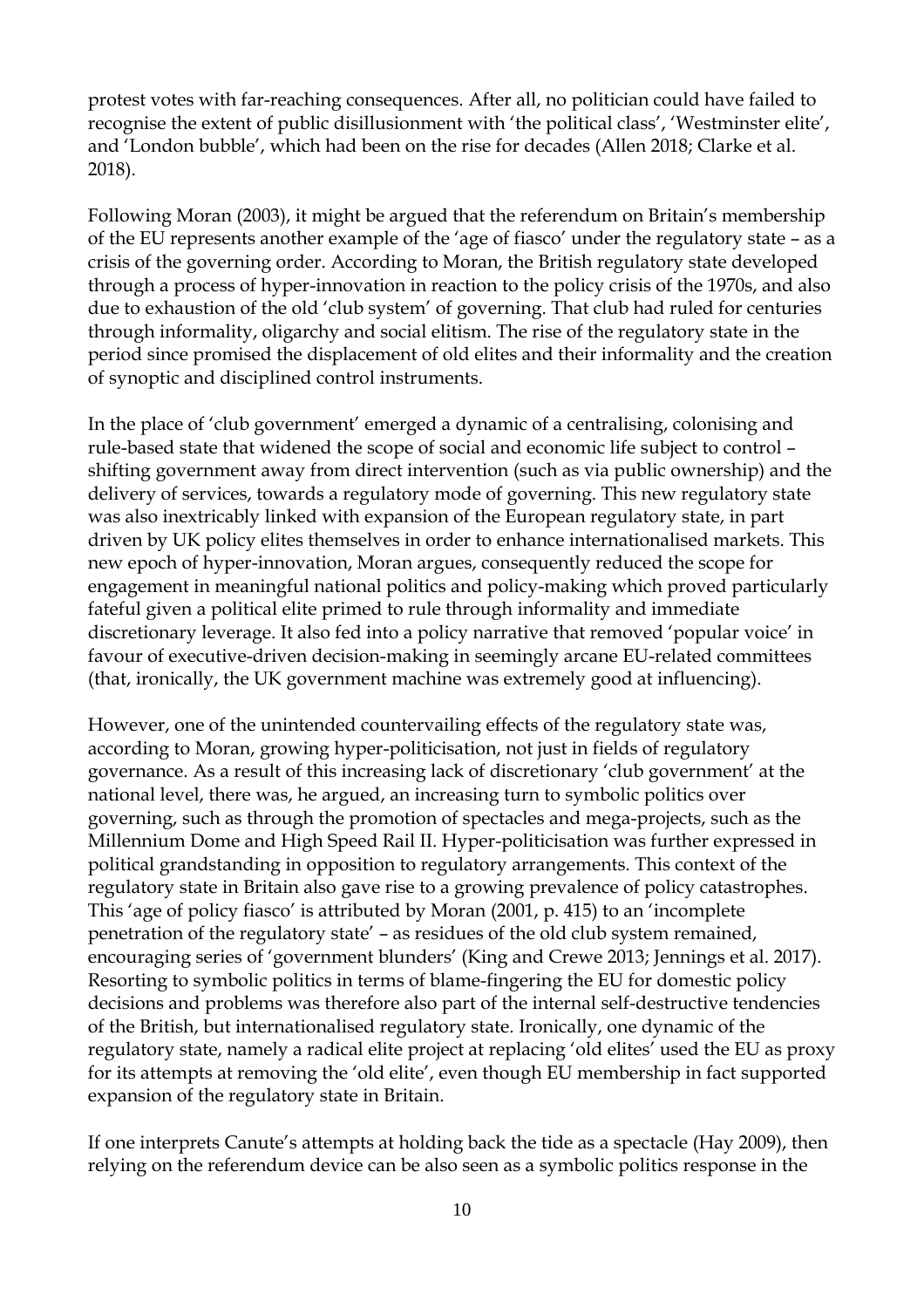age of the regulatory state. In other words, the increasing retreat of policy-makers to resolve policy conflicts through referendums reflects the exhaustion of 'normal' politics and the temptation for elites to stage spectacles for voting publics. It is therefore not surprising that referenda were also a feature of the 1970s (on EEC membership and devolution), just when traditional political orthodoxies were coming undone and the state was said to be suffering from 'overload' (King 1975).

Since the use of referendums to determine public support for devolution for Scotland and Wales in 1997, there seemingly has been an increase in the frequency of calls for referendums in Britain. Such demands reflect the rise of populist sentiment over this period, and the belief that the institutions of representative democracy cannot make authoritative decisions without the blessing of citizens (and increasing dominance of the 'delegate' model of democracy and its expectations of responsiveness). At the same time, referendums have become popular with parties – as tools of depoliticisation for managing internal divisions on major issues, and as opportunities to divide opponents or to use public opinion to legitimise decisions.

Accordingly, calls for referendums relating to Britain's relationship with the EU have been a consistent feature of British politics since the Maastricht Treaty of 1992. This became part of the formal policy agenda in 2004 under the Labour government, when Prime Minister Tony Blair pledged to hold a referendum on the ratification of the European Constitution Treaty. Fulfilling that pledge was avoided because of the withdrawal and subsequent renegotiation of that treaty. The period after signing of the Lisbon Treaty in 2007 saw pledges of referendums from both the Conservative Party and the Liberal Democrats. More generally, the 2016 referendum on Britain's membership of the EU can be seen as a consequence of the exhaustion of the main political actors: where parties were no longer able to maintain coherence in the face of changing socio-economic electoral cleavages and turned to spectacle and campaigning to signify their continued relevance and power given their diminished role in policy-making. In turn, this focus on campaigning distracts from the constitutional role of parties as contributing meaningfully to decision-making in legislative and executive arenas.

Moran's argument regarding the tensions of the regulatory state becomes particularly relevant when pointing to the growing frustration of the ruling 'club' with the limitations and constraints of *governing* through the regulatory state.<sup>6</sup> The lack of meaningful and domestically visible political choice regarding public policy has led to ever more highstakes spectacles, fired on by opponents of the existing system (such as UKIP and their international allies) and further motivated by attempts to defuse internal party conflicts. In other words, the self-fulfilling dynamics of the regulatory state – namely growing codification, internationalisation and the creation of systems of formal controls to reduce scope for domestic political contestation – fuelled opposition by the political elite to these developments, even though this same elite largely benefitted from the innovations of the regulatory state itself. As Moran noted, the regulatory state was intended to 'depoliticise',

 $\overline{a}$ 

<sup>6</sup> It might also be argued that hyper-centralisation of the regulatory state makes management of territorial conflict within the UK ever more problematic.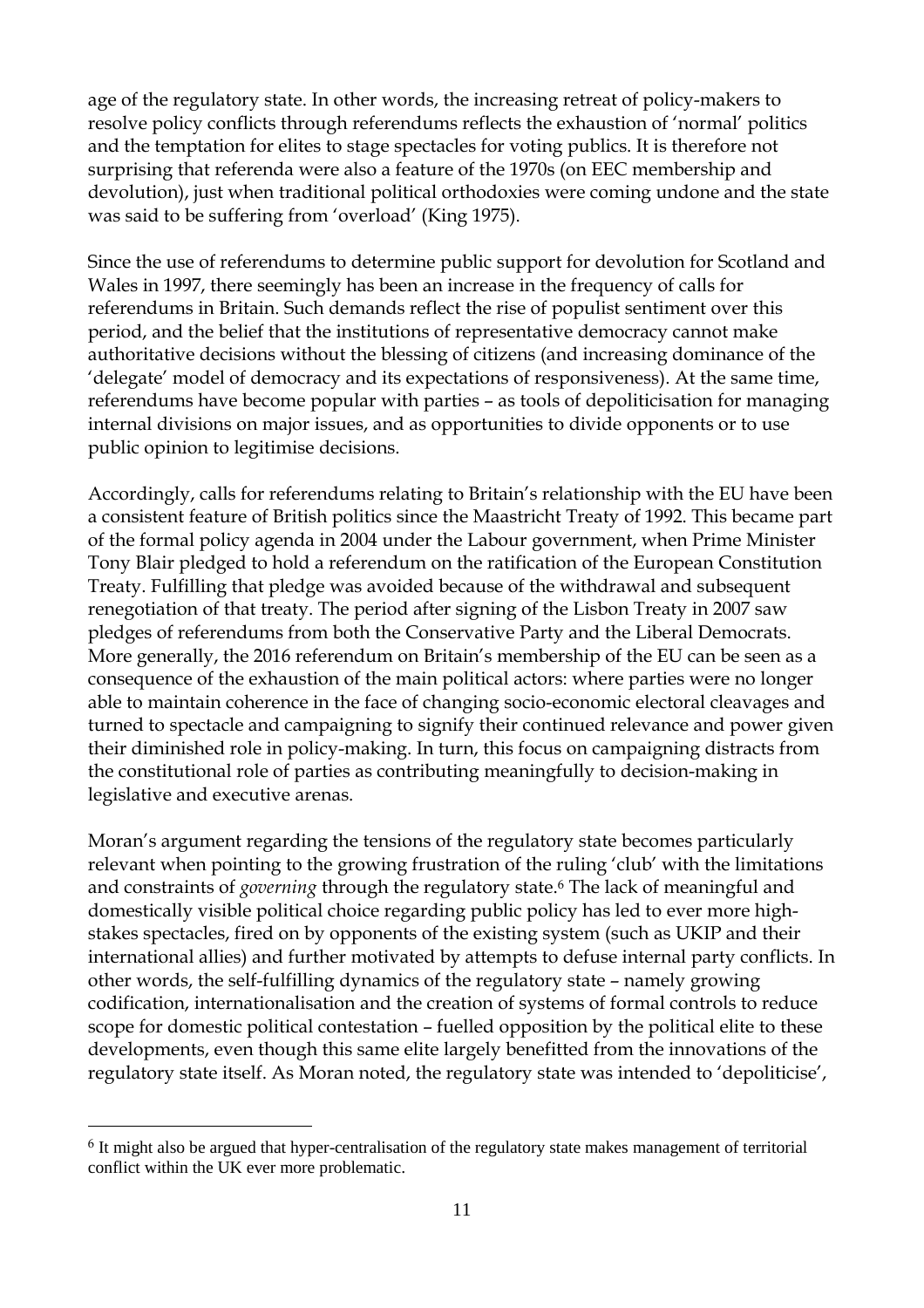but ended up being hyper-politicised, Similarly, the hyper-politicisation of the issue of EU membership contributed to the conditions that encouraged the referendum to be held.

In other words, Brexit might be seen as another major policy fiasco that emerged in the context of the hyper-politicised British regulatory state. In this particular case, the fiasco is defined by the referendum failing to provide any of the expected benefits of spectacle politics for the Cameron government but rather leading to even further weakening of the traditional party system and alignments (Jennings and Stoker 2017). The attempt of some parts of the political establishment to reassert its discretionary power (via Brexit) clashes with the intentional logic of the regulatory state that has become embedded in economic and social life in the UK over the past three decades (and at the same time has ceded decision-making to transnational regulatory regimes). It might also be seen as a fiasco as the referendum result, rather than managing the Conservative Party's internal divisions over the EU, has made this conflict mandated government policy and left wider societal dissensus unresolved. This enhances the conflict between politics and policy-making under the regulatory state, whose capacities are also increasingly constrained given the conflict between 'optimal' regulatory regimes that involve engaging with European and transnational regimes and responding to unclear national political preferences.

#### **What next?**

 $\overline{a}$ 

The story of King Canute ends after the demonstration of his lack of power to hold back the tide (leaving the reader with a range of take-home messages (Hay 2009)). In contrast, our modern day Canutes continue to be exposed to the aftermath of the Brexit referendum. The three mega-trends described above point to the fascinating nature of the Brexit experiment. These trends highlight several fundamental challenges affecting modern states, whether this involves the way in which (re-)nationalising electoral politics positions itself vis-a-vis transboundary policy challenges, how fragmented state and party organisations are supposed to be 'responsive' to divided societies, and how long-term policy-making is impeded by short-term single-issue electoral campaigns.

What, then, does the future hold for a post-Brexit Britain? We are not modern-day Sibyls that can predict the future. However, each of the mega-trend briefly outlined above offers some insights as to what to expect. Each perspective offers a distinct version of the tensions between the logic of politics, of interdependent regulation, and of markets.<sup>7</sup>

In view of *electoral politics*, the future might be said to be shaped by continuing division between one group of voters who are more likely to have voted to leave the EU, tend to be concerned about immigration and social change, prone to nostalgia and ethnonationalism, and another group that were more like to have voted to Remain, and are more open to migration, liberal on social issues, and more plural in their sense of identity.

How far such an 'open *vs.* closed society' cleavage will fully replace the traditionally dominant economic left-right cleavage remains an open question. As shown in Figure 1, Brexit has resulted in polarisation of the economic perceptions of Leave and Remain

<sup>7</sup> We of course assume that markets are created by rules, but suggest that market actors have different logics of action than administrative and political actors.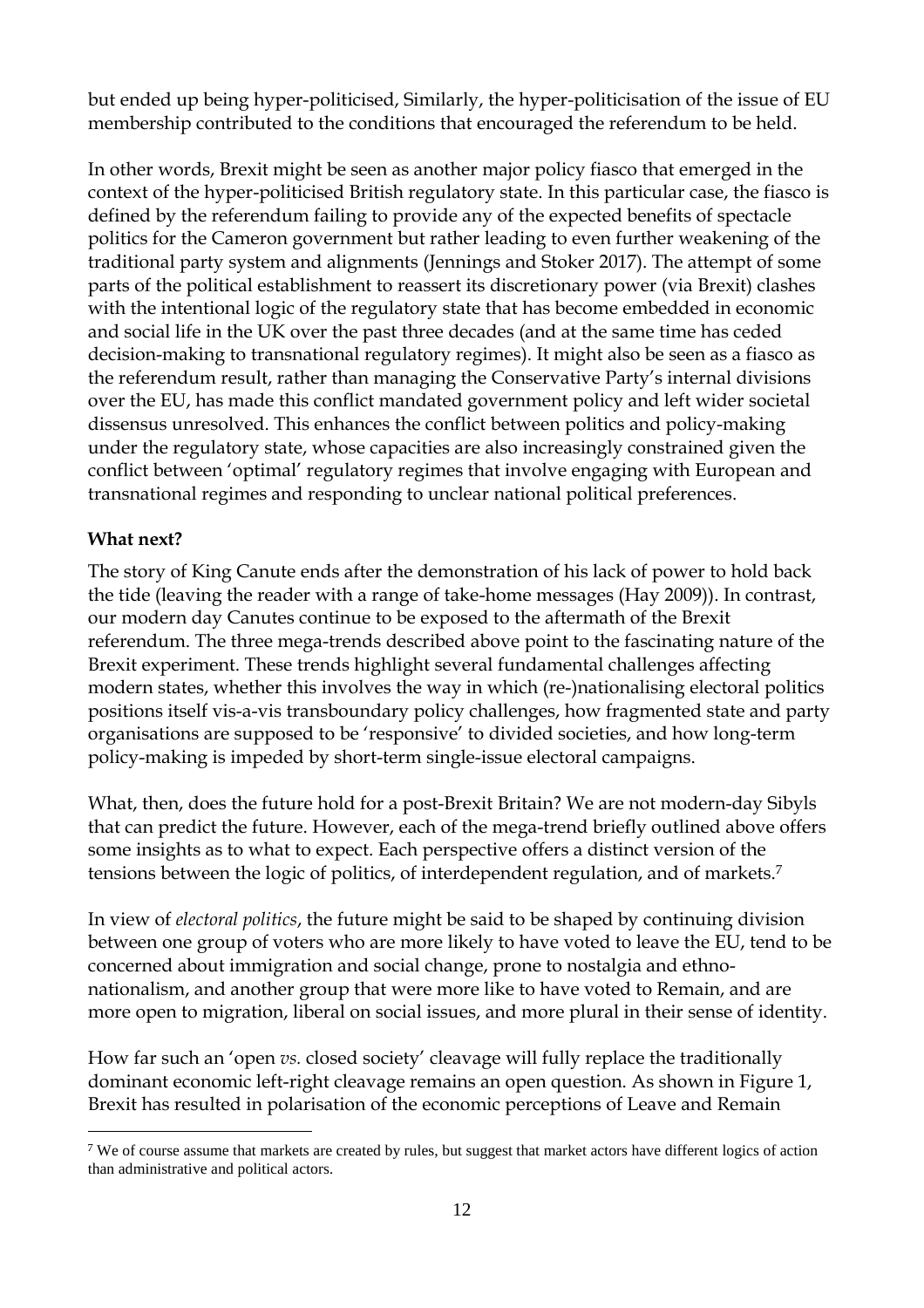voters (though note that the effect is much more slight in expectations regarding personal finances than the national economy), and may reorder public attitudes elsewhere too – with the former viewing the country as headed in the right direction and latter seeing it as on the wrong track. Ultimately, the tension between these two camps creates opportunities for further exploitation by anti-system politicians (as well as pseudo-populists). After all, any Brexit deal secured by the government will likely be presented by opponents as a 'sell out' by the elite in Westminster and Whitehall. The effect would be a further fuelling a discontented public mood and potential for protest votes, destabilising the political agenda as prime ministers and ministers of whatever political colour scurry around seeking to satisfy populist demands in some way or another – while constrained by the timetable and limits of the Brexit deal and exposed to territorial instability. One potential outcome, then, is a more divided, discontented and unstable politics that renders post-Brexit Britain ungovernable for a period of time at least.



**Figure 1.** Economic perceptions, by Leave/Remain vote, 2014-2017

Focusing on *policy paradigm*s suggests two distinct possible versions of the future. In the first, the Brexit vote does indeed represent a critical juncture, with a shift towards a new unknown paradigm that is shaped by more redistributive policy goals and greater politicisation (i.e. contestation). This would mean that areas of public policy would return to the sphere of electoral politics and debate, with clearer ideological differentiation of possible policy means and ends. Indeed, public support for increased spending and higher taxes in the recent 2017 British Social Attitudes Survey is at its highest level since 2004 (Clery et al. 2017). There might also be a reassertion of representative democracy in that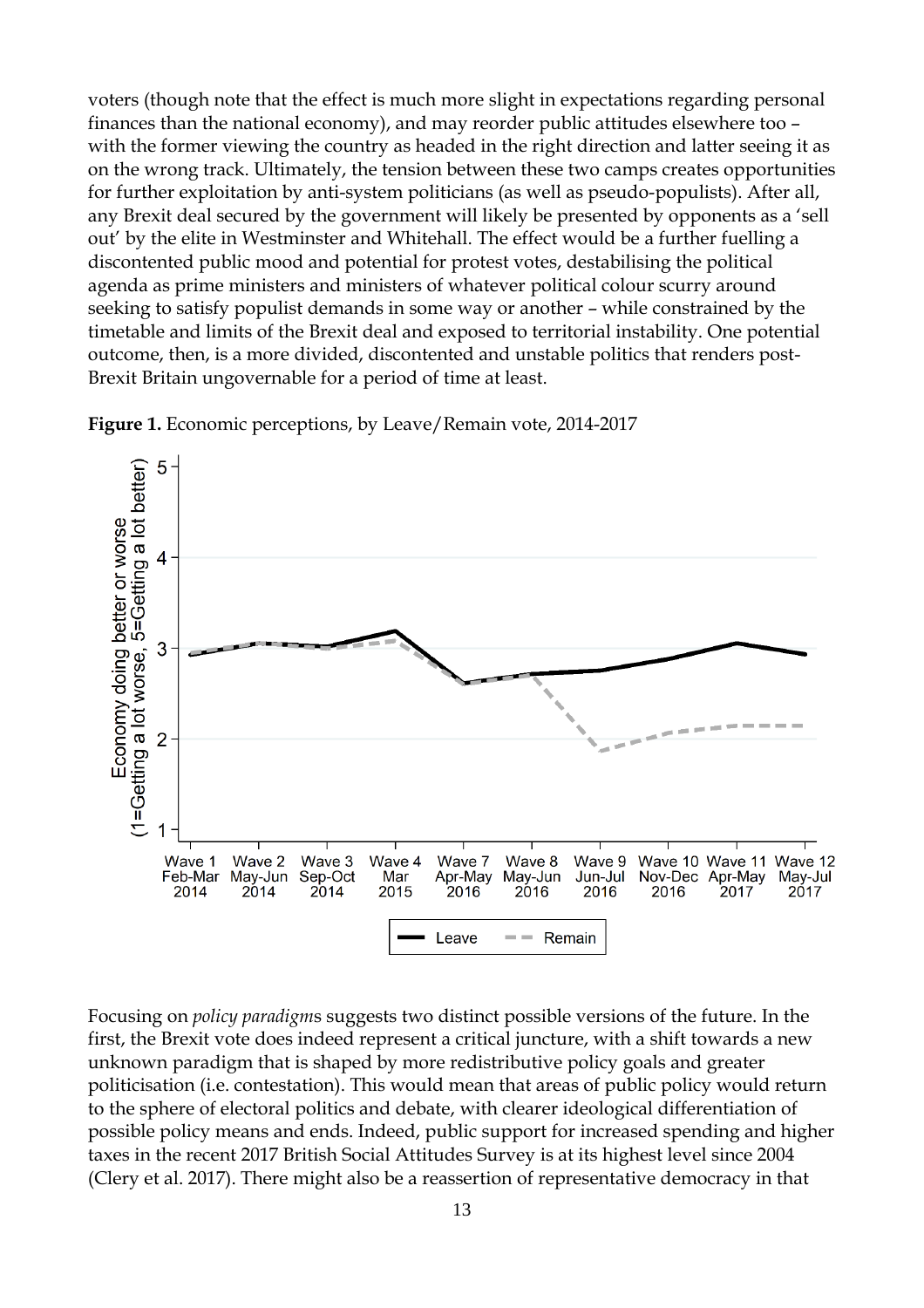important questions of economic and social life return to the floor of parliamentary debate. More radically, the Brexit vote might indicate that the existing order of international liberal capitalism is headed for the scrapheap. The instability of the economic and international system – might give rise to emergence of a new style of national and international politics.

The extent to which the Brexit referendum truly represents a critical juncture in the policy paradigm, remains to be seen – for example policy U-turns have already occurred on a number of issues, such as energy price caps or putting workers on company boards. How voters eager to expand the welfare state and the public sector would cope with rising tax bills in the context of continued wage stagnation is another matter. Accordingly, in the second alternative version, the Brexit referendum leads to a reassertion of the dominant policy paradigm of the so-called consolidation state (Streeck 2016; 2017). Rather than responding to public dissatisfaction with the existing policy consensus, elites may move to further depoliticise so as to avoid any repeats of the referendum vote. They might seek to achieve this through largely the same policy instruments: targeted austerity to reduce political mobilisation, and the increasing of policy complexity so as to avoid blame and reduce accountability. This will require scapegoats, such as public sector fat cats, university vice-chancellors, recalcitrant civil servants, and failing public services that are said to be short-changing citizens. Moral panics, such as around freedom of speech on university campuses, will be used to whip up support for the imposition of further rounds of managerialism (and withdrawal of state funds). There will also be an increase in the use of contracting out and further shrinking of the state, required to offset shortfalls in tax yields due to anaemic economic growth. For observers such as Streeck (2017), such a response is likely to fuel the kind of dynamics noted earlier, namely growing hostility of electorates towards policy-making elites. Indeed, it is also questionable whether there is much elite interest in enhancing representative politics – parliament is seen as standing in the way of ongoing shadowing of EU regulation (regardless of Brexit deal) for some, for others, parliament is part of problem in not representing citizens directly. In other words, according to this scenario, there would be neither change in economic nor political paradigms.

The worlds of *club government* and the *regulatory state* offer another perspective on the possible future of post-Brexit Britain. Brexit – in whatever shape – offers the ruling club the prospect of more discretionary governing. However, the secular trends underlying development of the regulatory state, especially societal heterogenisation that undermines informal, elitist modes of governing and internationalised economies, are unlikely to go away (see also Bickerton 2017). Brexit thus paves the way for further policy fiascos: where the 'club' as represented by the traditional parties in Westminster is incapable of formulating a political response towards Brexit and where ethno-nationalist political campaigns against the regulatory state reduce the capacity of Britain's governing institutions to contribute to and shape international regulatory arrangements, and to forge their own destiny in the international economic system. Such dynamics will not just prove problematic in considering the institutional arrangements of the regulatory state within an increasingly divided England, but will also place even greater strain on the territorial tensions between the different devolved administrations of the UK.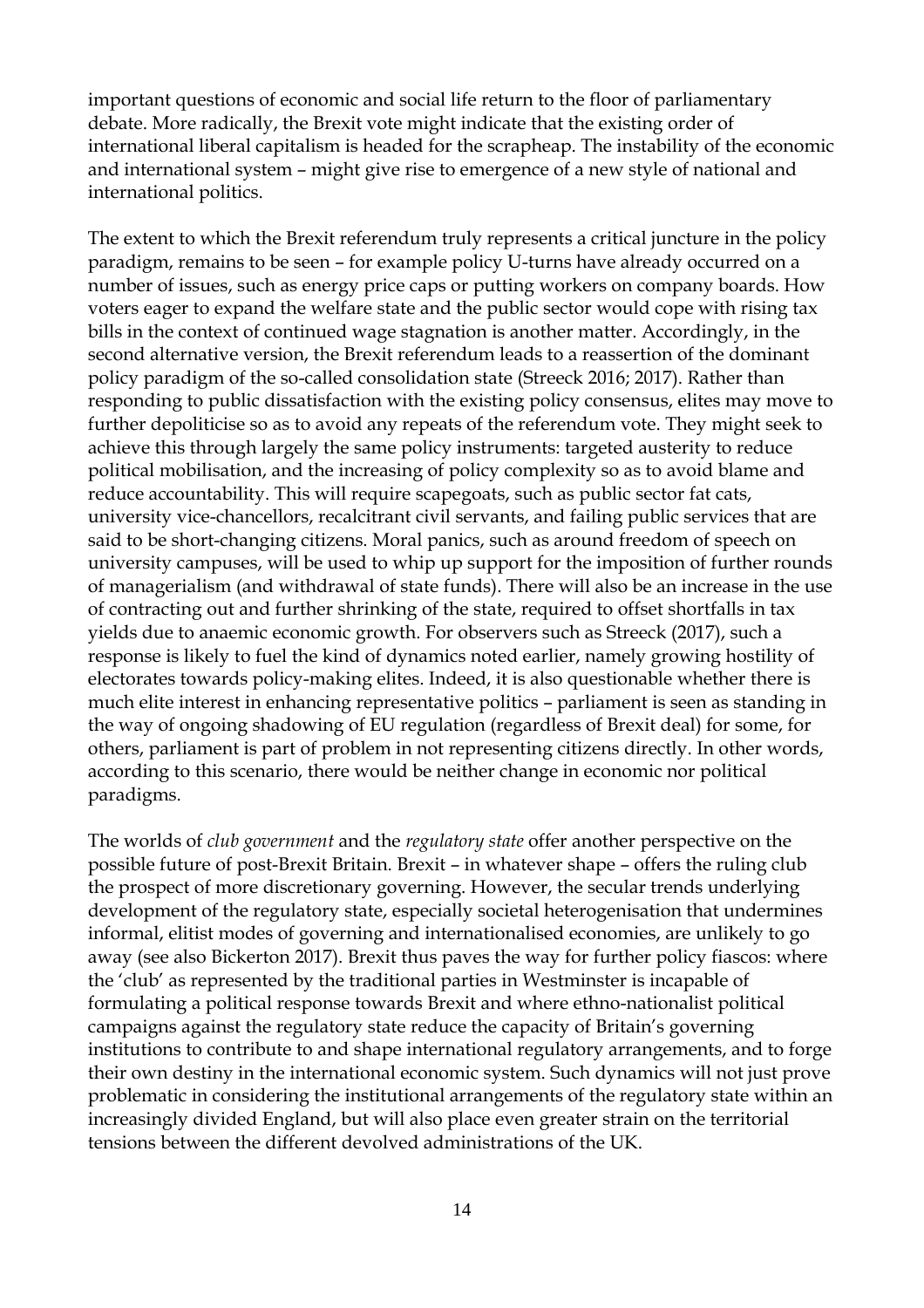Indeed, by politicians explicitly rejecting their own capacity to contribute and shape international regulatory arrangements, the British regulatory state is likely to suffer further capacity reductions and even more likely to becoming a regulation-taker than 'shaper'. This 'regulation-taking' will at best be conducted through participation in technocratic networks. It could even be argued that it was this 'hidden' capacity of the regulatory state to shape international rules that provided the political 'club' in Westminster with the resources to entertain the kind of spectacle politics that led to the Brexit referendum. How Britain's administrative machinery can maintain capacity under a political system that is stumbling from spectacle to spectacle in order to deflect attention from its own self-destruction is, therefore, a fundamental question for the future of the UK.

#### **Conclusion**

As we have argued, Brexit offers a liminal moment for the future direction of British politics, and of politics more widely. The contours of a post-Brexit politics are shaped by the set of underlying mega-trends that led to the referendum vote itself and the ongoing attempt to reshape the way Britain is governed and how this impacts the relationship between voters, the political elite and the rest of the world.

The rise in support for populist parties, the adoption of populist policies by mainstream parties in government and the historical track record of EU treaty referendum defeats since the 1990s suggest that the underlying dynamics that we identify are not necessarily specific to the UK. We have highlighted three distinct, though overlapping, mega-trends that point to the tension between responding to popular and electoral demands and the statecraft of making and delivering policy in the context of an increasingly globalised international economy. While these forces are not found only in the UK (indeed there are many national variants of populism and Euroscepticism across the EU), we would argue that their influence and combination is especially significant in the UK context. That the UK is, as yet, the only member state that has elected to leave the European Union might be a result of its detached political commitment and limited popular support for EU membership (relative to other member states). It is also possibly a result of its distinct finance-dominated economy and its hyper-centralised elite, and its unstable territorial politics (Moran 2017; Awan-Scully 2018).

This essay has focused on the conditions that have led to the decision to hold a referendum on Britain's membership in the EU and the likely repercussions for British politics. Whether the UK can be more successful than King Canute in the 11<sup>th</sup> century in holding back the tide is to be questioned in terms of resisting the demands of the modern global economy – indeed, it might be argued that Brexit tells us about the British state what King Canute suggested about the powers of the monarch back then: 'Let all the world know that the power of kings is empty and worthless, and there is no King worthy of the name save Him by whose will heaven, earth and sea obey external laws' (Huntingdon 1996: p. 369). However, what this tale does not necessarily reveal is how much power King Canute (and his modern day equivalents) possess to hold back calls from courtiers to engage in symbolic spectacles, given the hyper-politicisation of the regulatory state with its elites committed to replacing all remains of what is regarded as an old 'failed' elite combined with territorial conflicts and disgruntled electorates. What the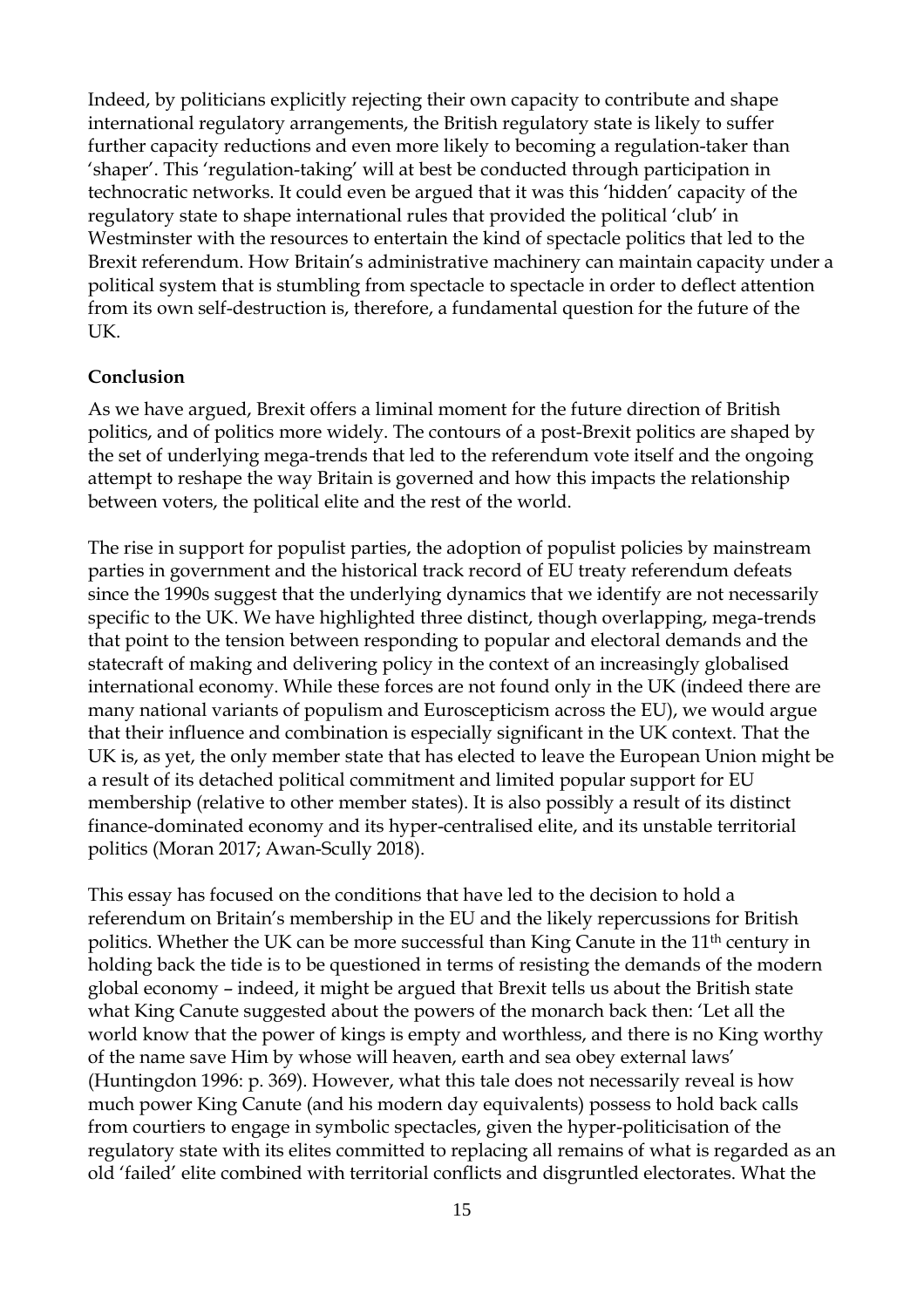electoral and administrative costs are to the UK of the apparent inability of political elites to resist these forces remains unclear – and troubling – given the potential threat they pose to the future viability of the UK as a liberal democracy.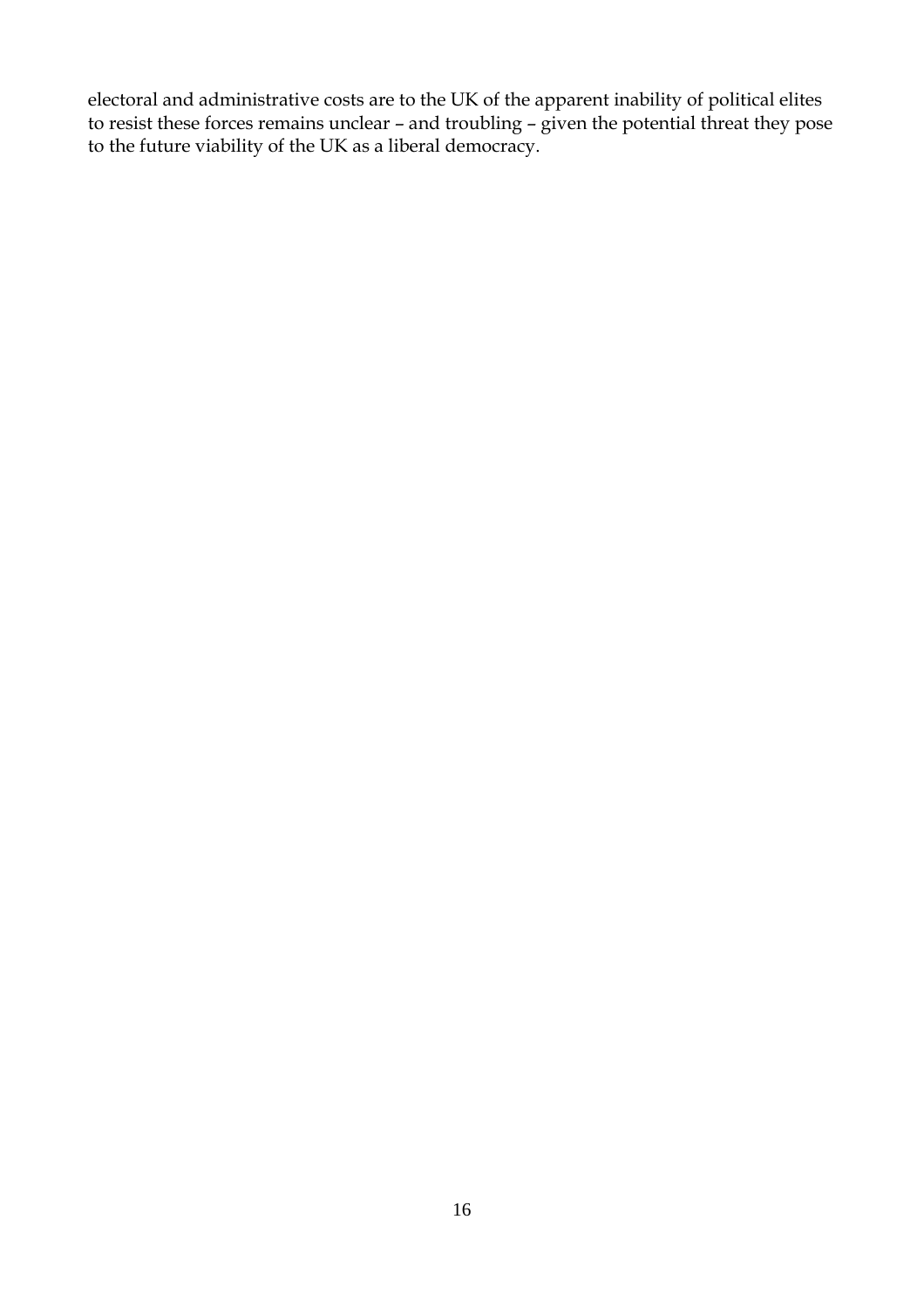#### REFERENCES

Allen, P., and P. Cairney. (2017). 'What Do We Mean When We Talk about the 'Political Class'?' *Political Studies Review* 15(1): 18-27.

Awan-Scully, R. (2018). *The End of British Party Politics?* London: Biteback Publishing.

- Bickerton, C. (2017). 'Nation-State to Member-State: Trajectories of State Reconfiguration and Recomposition in Europe.' In D. King and P. LeGalès (eds.) *Reconfiguring European States in Crisis*, Oxford: Oxford University Press, pp. 45-61.
- Blyth, M. (2013). 'Paradigms and Paradox: The Politics of Economic Ideas in Two Moments of Crisis.' *Governance* 26(2): 197-215.
- Boin, A. and M. Lodge. (2016) 'Designing resilient institutions for transboundary crisis management' *Public Administration* 94(2): 289-98.
- Clarke, N., W. Jennings, J. Moss, and G. Stoker. (2018). *The Good Politician: Folk Theories, Political Interaction, and the Rise of Anti-Politics*. Cambridge: Cambridge University Press.
- Clery, E., J. Curtice and R. Harding. (2017). *British Social Attitudes: the 34th Report*. London: NatCen Social Research.
- Conservative Party. (2015). *The Conservative Party Manifesto 2015*. London: Conservative Party.
- Culpepper, P. and R. Reinke (2014) 'Structural power and banking bailouts in the United Kingdom and the United States' *Politics & Society*, 42(4): 427-54.
- Evans, G., and J. Mellon. (2015). 'Immigration and Euroscepticism: the rising storm.' *The Guardian, 18 December 2015*. Accessed at: [https://www.theguardian.com/news/datablog/2015/dec/18/immigration](https://www.theguardian.com/news/datablog/2015/dec/18/immigration-euroscepticism-rising-storm-eu-referendum)[euroscepticism-rising-storm-eu-referendum](https://www.theguardian.com/news/datablog/2015/dec/18/immigration-euroscepticism-rising-storm-eu-referendum)
- Ford, R., W. Jennings and W. Somerville. (2015). 'Public opinion, responsiveness and constraint: Britain's three immigration policy regimes.' *Journal of Ethnic and Migration Studies* 41(9): 1391-1411.
- Ford, R., and M. Goodwin. (2014). *Revolt on the Right*. London: Routledge.
- Gamble, A. (1988). *The Free Economy and the Strong State: The Politics of Thatcherism*. Basingstoke: Palgrave Macmillan.
- Hall, S., C. Critcher, T. Jefferson, J. Clarke and B. Roberts. (1978). *Policing the Crisis: Mugging, the State and Law and Order*. London: Macmillan.
- Hall, P.A. (1993). 'Policy Paradigms, Social Learning, and the State: The Case of Economic Policymaking in Britain.' *Comparative Politics* 25(3): 275-296.
- Hall, P.A. (2013). 'Brother, Can You Paradigm?' *Governance* 26(2): 189–192.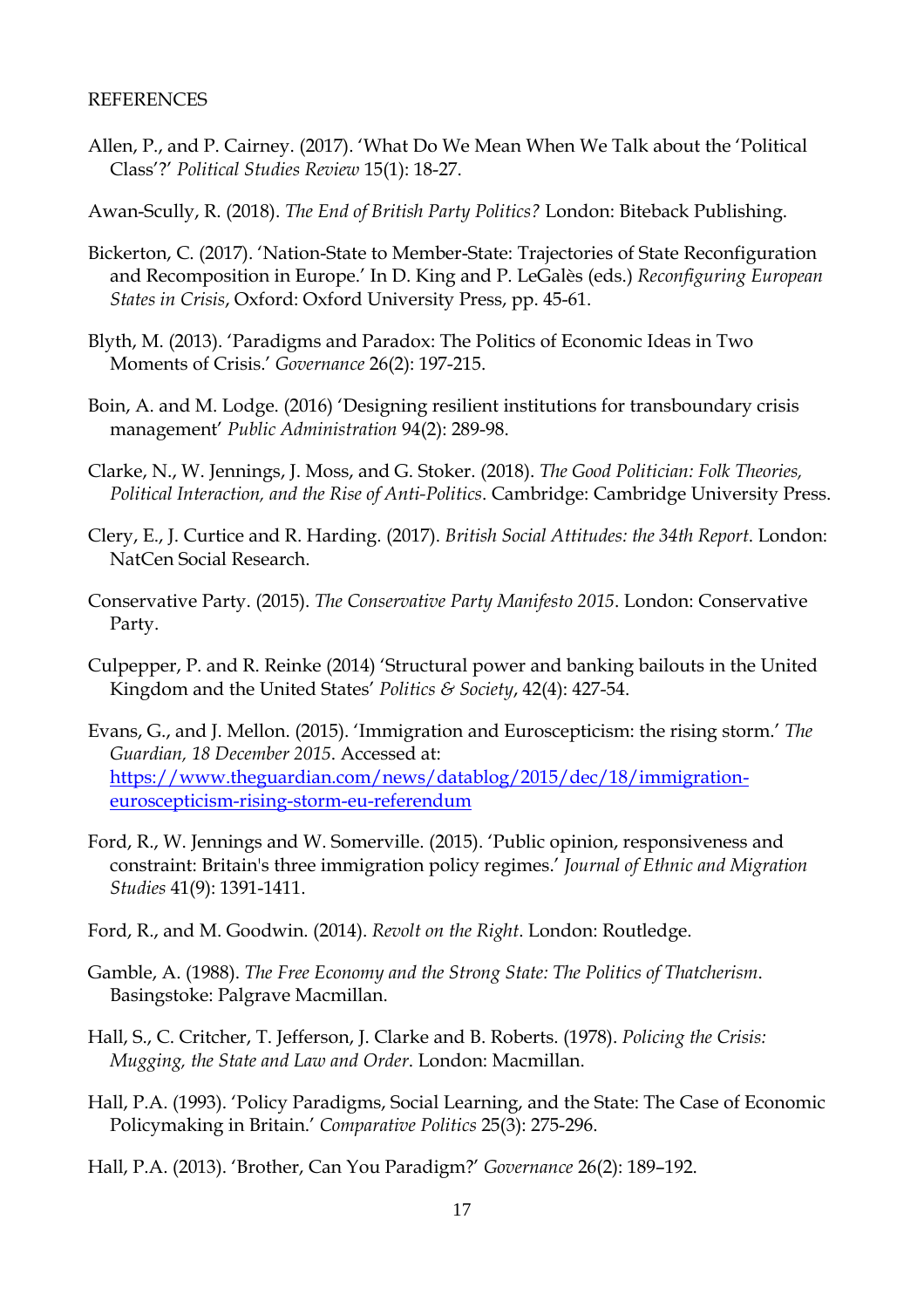- Hay, C. (2009) 'King Canute and the "Problem" of Structure and Agency: On Times, Tides and Heresthetics' *Political Studies*, 57: 260-79.
- Hay, C. (2007). *Why We Hate Politics*. Cambridge: Polity Press.
- Hobolt, S.B. (2016). 'The Brexit vote: a divided nation, a divided continent.' *Journal of European Public Policy* 23(9): 1259-1277.
- Huntingdon, H. (1996/original approx. 1129). *Historia Anglorum*, edited by Diana Greenway, Oxford: Clarendon Press.
- Inglehart, R. and P. Norris. (2017). 'Trump and the Populist Authoritarian Parties: The Silent Revolution in Reverse.' *Perspectives on Politics* 15(2): 443-454.
- Jennings, W., A. Bua, R. Laurence and W. Brett. (2017). *Cities and Towns: the 2017 General Election and the Social Divisions of Place*. London: New Economics Foundation.
- Jennings, W., N. Clarke, G. Stoker, and J. Moss. (2017). 'The Decline in Diffuse Support for National Politics: The Long View on Political Discontent in Britain.' *Public Opinion Quarterly* 81(3): 748-758.
- Jennings, W., M. Lodge and M. Ryan. (2017). 'Comparing blunders in government.' *European Journal of Political Research* 57(1): 238-258.
- Jennings, W. and G. Stoker. (2016). 'The Bifurcation of Politics: Two Englands.' *Political Quarterly* 87(3): 372-382.
- Jensen, M. and H. Snaith. (2016) 'When politics prevails: the political economic of Brexit' *Journal of European Public Policy,* 23(9): 1302-10.
- Jessop, B. (2017). 'The Organic Crisis of the British State: Putting Brexit in its Place.' *Globalizations* 14(1): 133-141
- King, A. (1975). 'Overload: Problems of Governing in the 1970s.' *Political Studies* 23(2-3): 284-296.
- King, A., and I. Crewe. (2013). *The Blunders of Our Governments*. London: Oneworld.
- Moran, M. (2003). *The British Regulatory State: High Modernism and Hyper-Innovation*. Oxford: Oxford University Press.
- Moran, M. (2017). *The End of British Politics?* London: Palgrave Macmillan.
- Ostry, J.D., P. Loungani, and D. Furceri. (2016). 'Neoliberalism: Oversold?' *Finance & Development* June: 38-41.
- Roberts, A. (2010). *Logic of Discipline*. Oxford: Oxford University Press.
- Stone, D. and S. Ladi. (2015). 'Global public policy and transnational administration.' *Public Administration*, 93(4): 839-855.